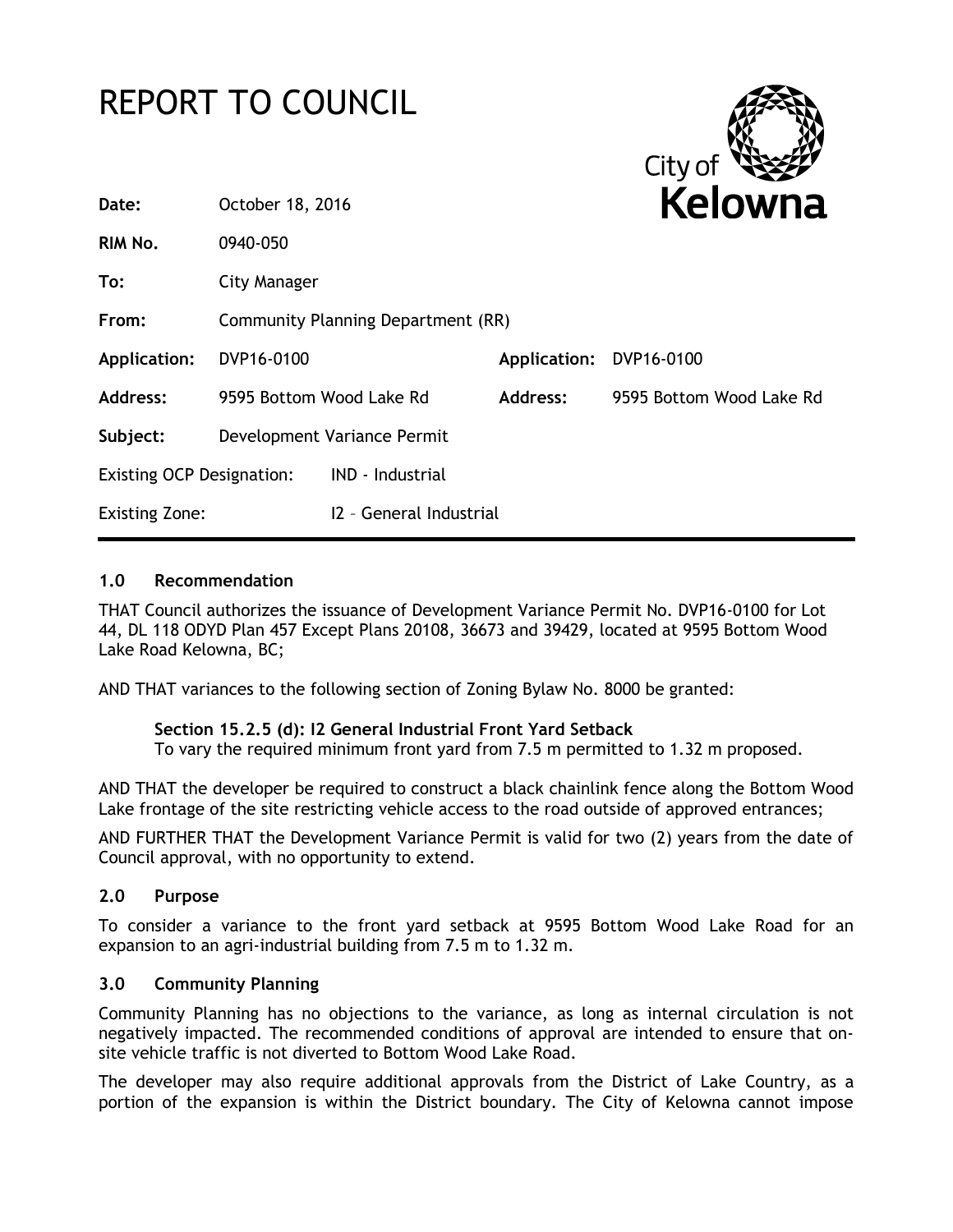requirements or restrictions on Lake Country's behalf. The City may only enforce requirements of the variance within the limits of the City.

There is no sidewalk or cycling lane on Bottom Wood Lake Road, so a building closer to the property line should not negatively impact the active transportation opportunities.

The industrial building is in keeping with the form and character of the general neighbourhood.

# **4.0 Proposal**

#### 4.1 Background

The subject building straddles two properties, one in the City of Kelowna, one in the District of Lake Country. The building pre-dates the subject property being within the City of Kelowna boundaries by a number of decades.



# 4.2 Project Description

The applicant has proposed an addition to the existing building to expand internal production lines and improve operational efficiencies. Because all operations are production line based, there is very little space flexibility with internal operations. The production lines cannot be moved back, necessitating the variance application.

The proposed one storey addition would be built to within 1.32 m of the front property line.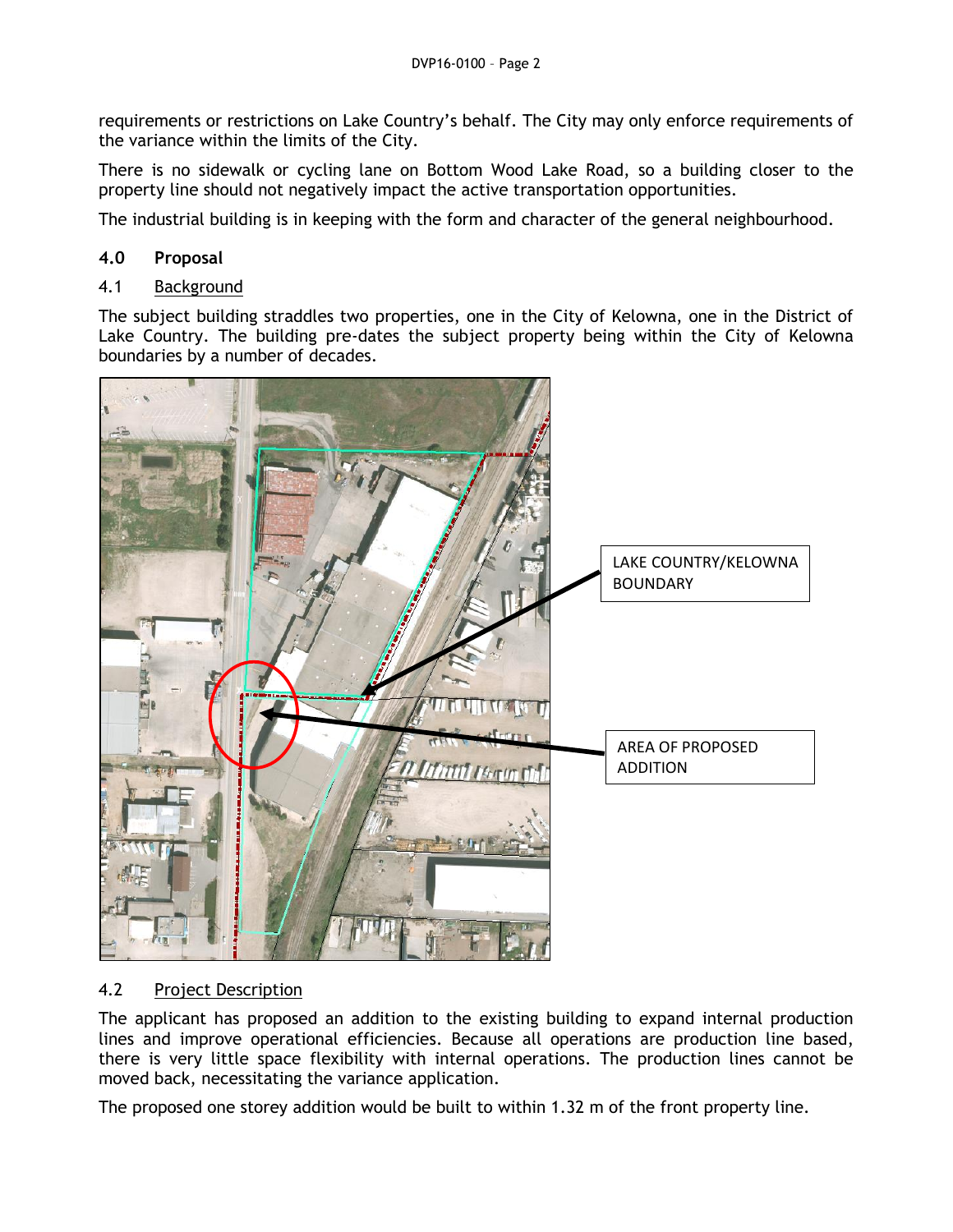#### 4.3 Site Context

The site is unique in the community. The BC Tree Fruits Packing House is built across the city limits between Kelowna and Lake Country, straddling property lines. The southern third of the building is within the City, while the northern two thirds and site parking are in Lake Country.

The property is in the northern area of the Winfield Industrial Area. Properties to the north, south, east and west are used for industrial purposes. The former CN railways runs to the east of the subject property.

Adjacent land uses are as follows:

| <b>Orientation</b> | <b>Zoning</b>             | <b>Land Use</b>                   |
|--------------------|---------------------------|-----------------------------------|
| North              | Industrial - Lake Country | Portion of Fruit Packing Building |
| East               | Railway/Future Trail      | Railway/Future Trail              |
| South              | 12 - General Industrial   | Warehouse                         |
| West               | Industrial - Lake Country | <b>Fruit Packing facilities</b>   |

#### **Subject Property Map:**

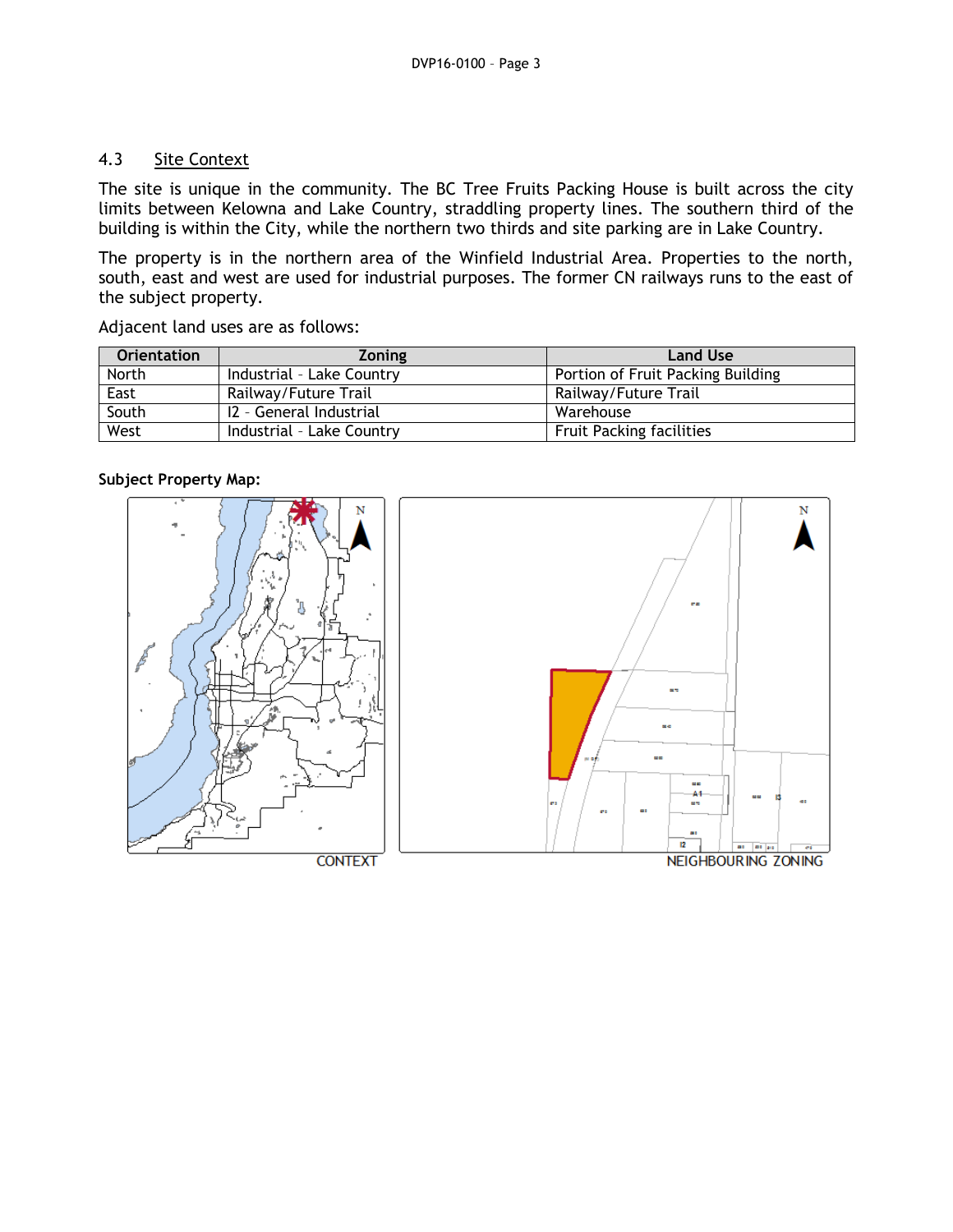

**SUBJECT PROPERTY** 

# 4.4 Zoning Analysis Table

| <b>Zoning Analysis Table</b>   |                             |                  |  |  |  |
|--------------------------------|-----------------------------|------------------|--|--|--|
| <b>CRITERIA</b>                | <b>12 ZONE REQUIREMENTS</b> | <b>PROPOSAL</b>  |  |  |  |
| <b>Development Regulations</b> |                             |                  |  |  |  |
| Maximum Floor Area Ratio       | 1.5                         | 0.56             |  |  |  |
| Maximum Site Coverage          | 60%                         | 56.51%           |  |  |  |
| Maximum Height                 | 14.0 m                      | m                |  |  |  |
| Minimum Front Yard             | 7.5 <sub>m</sub>            | $1.37 m$ o       |  |  |  |
| Minimum Side Yard              | 0.0 <sub>m</sub>            | $>80$ m          |  |  |  |
| Minimum Side Yard              | 0.0 <sub>m</sub>            | 0.0 <sub>m</sub> |  |  |  |
| Minimum Rear Yard              | 0.0 <sub>m</sub>            | $>30$ m          |  |  |  |